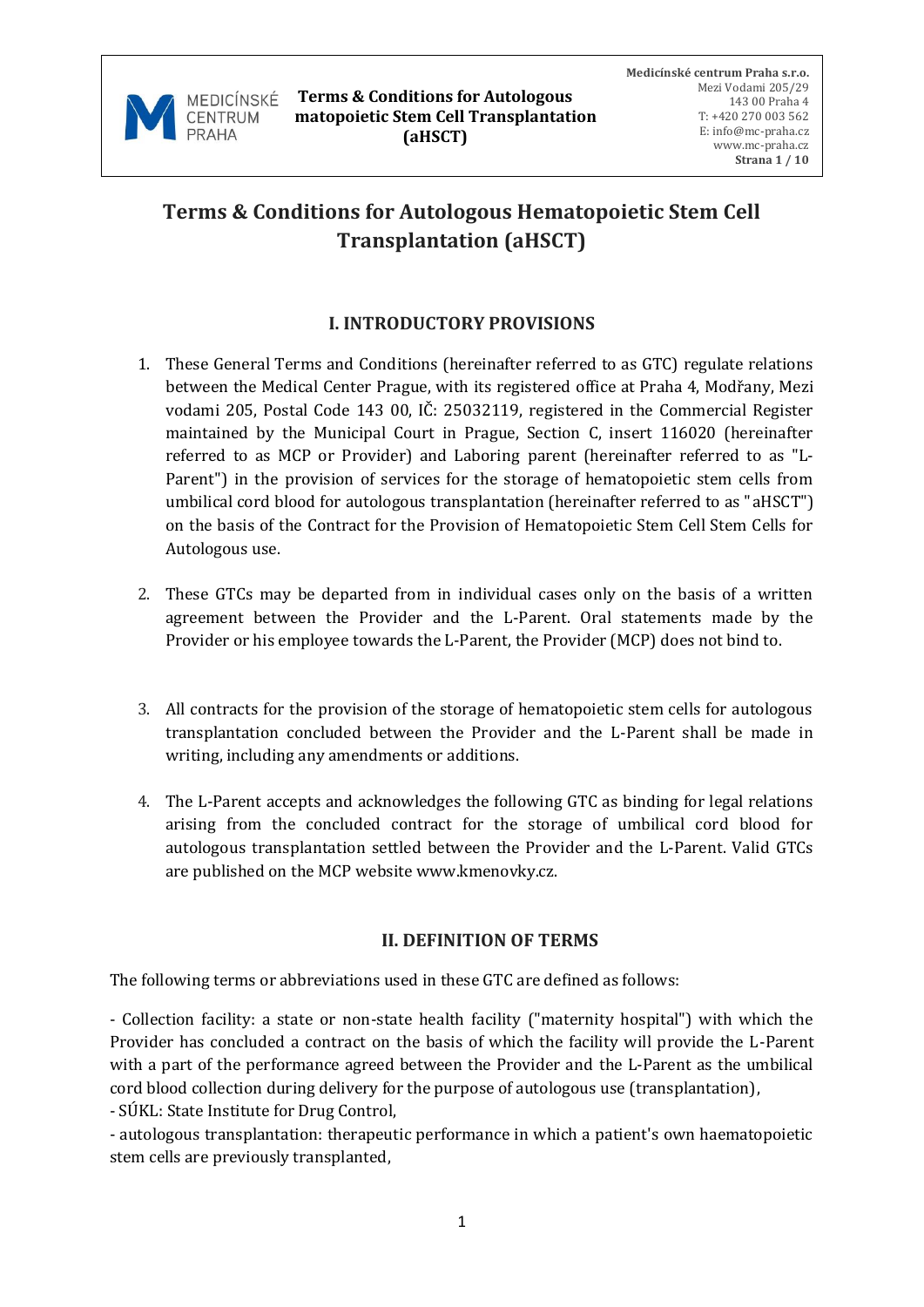

- aHSCT: hematopoietic stem cells derived from umbilical cord blood for storage and subsequent autologous transplantation,

- Archiving aHSCT: Long-term Storage aHSCT by Automated BioArchive® System According to Standard Operating Procedures in Liquid Nitrogen,

- Transplant Center: a medical facility different from the Provider that will perform an autologous aHSCT transplant in the future,

- aHSCT release: extract aHSCT from Archiving in Liquid Nitrogen BioArchive® based on an application to the authorized person in a way that allows the use of aHSCT for autologous transplantation,

- aHSCT distribution: transportation and delivery of the aHSCT to the transplantation center where it is to take place, subject to the conditions for the release and distribution of the aHSCT referred to in Article VI. in these GTC,

- disposal of aHSCT: liquidation of aHSCT as biological waste according to standard operating procedures based on decision of the responsible person of the Provider,

- Authorized person: owner of aHSCT or, at the time of minority, his/her legal representative, i.e. the person authorized to release aHSCT having ownership (disposition rights) for aHSCT.

# **III. CONTRACT, SUBJECT MATTER**

**1.** A written Contract for the provision of aHSCT storage services is concluded between the Provider and the L-Parent, the part of which is the GTC (hereinafter referred to as the Contract).

Provider's Services include:

1.1 Registration of the L-Parent, provision of information and instructions required in the informed consent process for the execution of the aHSCT,

1.2. provision of telephone service,

1.3 securing the collection of the aHSCT at the collection facility,

1.4 follow-up examination and processing of the withdrawn aHSCT so that it is in a condition for long-term archiving,

1.5 if the L-Parent is interested, on the basis of informed consent to the isolation and storage of the DNA sample from the umbilical cord blood for autologous use, also the storage of the DNA sample from the aHSCT,

1.6 Informing the L-Parent about the results of laboratory processing and aHSCT exams,

1.7 sending a confirmation (Certificate) to the L-Parent constructed by the MCP following the successful storage of the aHSCT and reimbursement of the 1st advance payment (remuneration) for the aHSCT collection services and aHSCT storage based on the pricelist,

1.8 Archiving aHSCT, i.e. long-term storage of aHSCT in a place and conditions that will allow the subsequent use of aHSCT for autologous transplantation. Storage is for 20 years, i.e. 240 months, 1.9 release long-term stored aHSCT at any time on the request of an authorized person (aHSCT owner) for autologous transplantation.

**2.** The Provider's obligations within the framework of the Services: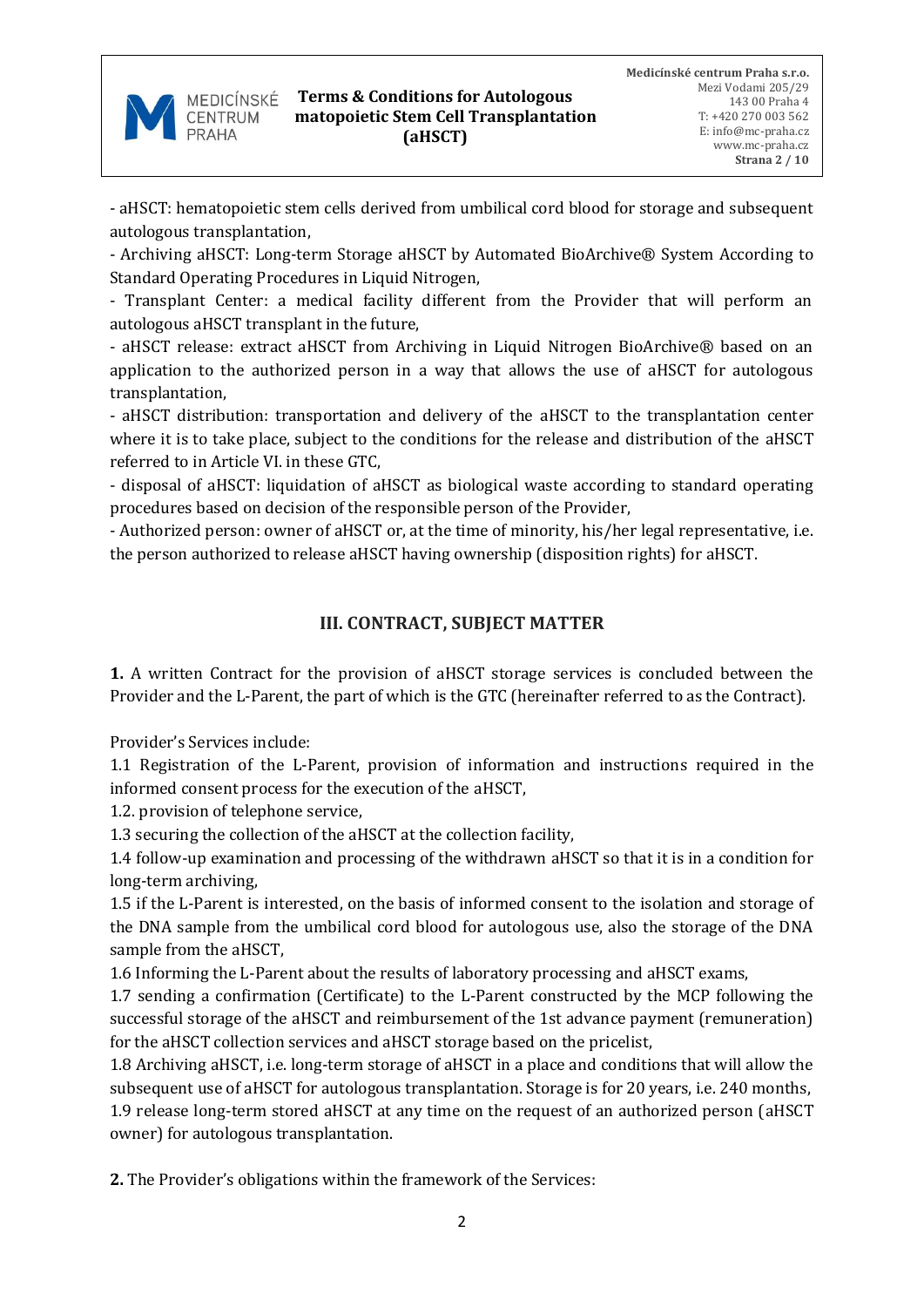

2.1 to ensure the consumables needed for the collection and transport of aHSCT within the framework of the collection facility and the contracted transport service,

2.2. ensure the collection of aHSCT at the collection facility,

2.3 ensure the transport of the taken aHSCT from the collection facility to the storage location,

2.4 ensure legally required examinations of aHSCT for bacterial contamination with the possibility of execution at contractual health facilities,

2.5 to provide a qualitative assessment of the withdrawn aHSCT, e.g. examination of viability and number of stem cells in aHSCT,

2.6 ensure that the L-Parent is informed of the collection results, processing and examinations within 5 weeks of receiving the aHSCT,

2.7 ensure the processing and freezing of the aHSCT in a way that allows long-term storage and subsequent storage of aHSCT properties so that it can be used for autologous transplantation,

2.8 ensure the handling of aHSCTs and the subsequent storage of aHSCT in accordance with generally accepted medical practices and generally binding legislation,

2.9 ensure that aHSCT is released in accordance with this Contract to the owner of aHSCT or their legal representative; the person authorized by them,

2.10 comply with the requirements of applicable legal regulations and regulatory institutions during the term of the Contract - the State Institute for Drug Control (SÚKL),

2.11 fulfill the subject of the Contract with the maximum possible professional care.

**3.** The Provider has the right:

3.1 for the payment of the price for the services, the amount, the method of payment and the due date are set out in Article V. of the Contract and the Provider's price list valid on the date of conclusion of the Contract, which is an integral part thereof,

3.2. refusal to provide the aHSCT storage service on the basis of positive microbiological results and/or in case of low cell viability. In these cases, when aHSCT cannot be processed in accordance with the quality requirements of the product, it is entitled to shred such aHSCT, informing the L-Parent of the shredding.

**4.** Authorized person - aHSCT owner has the following rights:

4.1 request the release of the stored aHSCT in accordance with the GBC,

4.2 decide at any time about shredding the stored aHSCT, shredding Contract expires,

4.3 to request from the Provider or its contractual health facilities information related to the fulfillment of the Contract.

# **IV. PAYMENT TERMS**

1. The Parties agree that the L-Parent is obliged to reimburse the Provider for the services rendered in the manner, amount and deadlines specified in Article V of the Contract.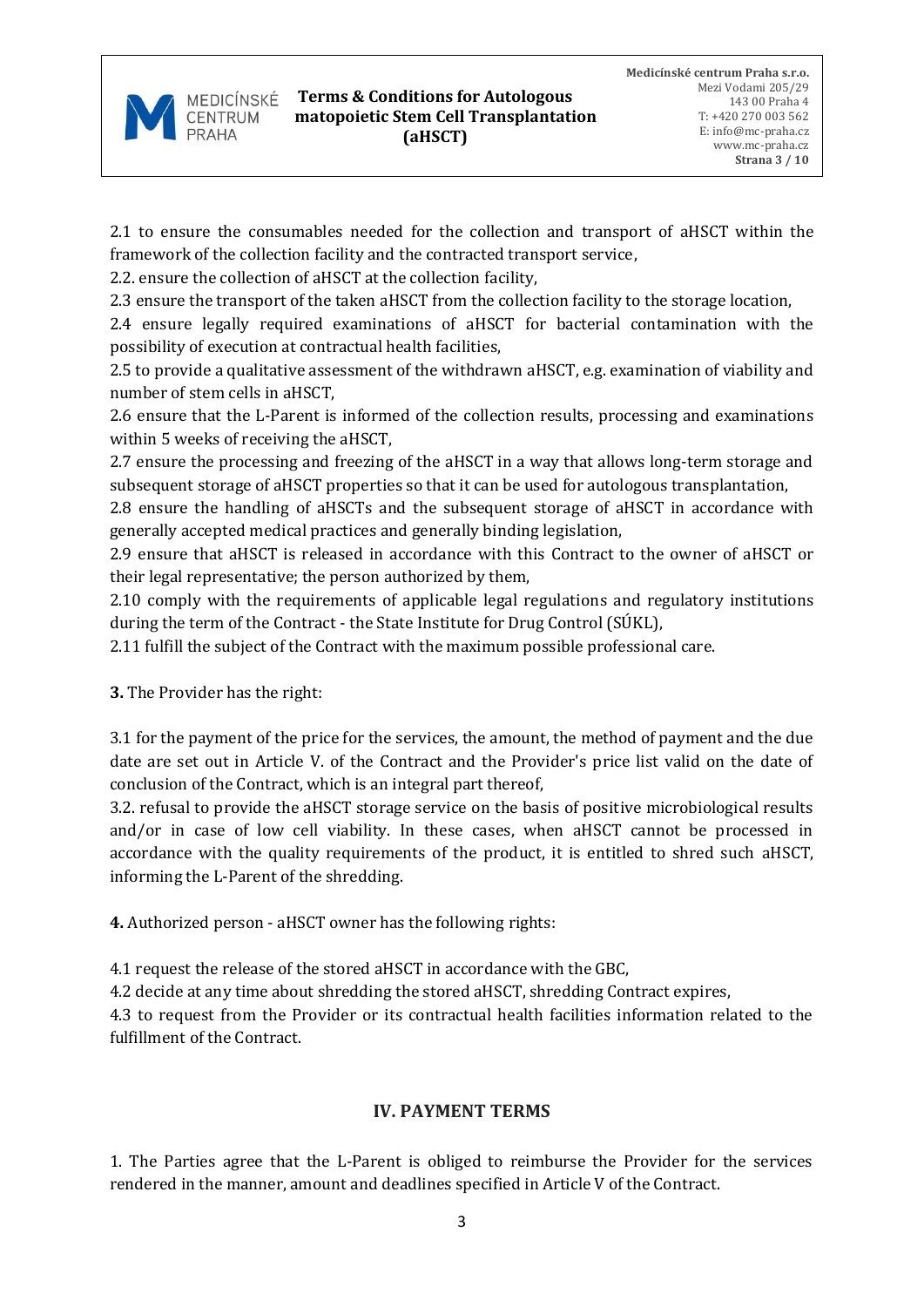

2. If the aHSCT taken under Article II. point 1.1. of the Contract, the Provider concludes that it is not possible to store aHSCT for a long time and it is not possible to fulfill the Contract in the part of Art. II par.1.2; b) of the Contract shall not be reimbursed and the amount of the one-time remuneration pursuant to Article V, par. 1 (a) of the Contract shall be amended as follows:

- a) if aHSCT cannot be stored for reasons on the L-Parent's side, these are: a serious infectious disease (Syphilis, HIV), which the L-Parent had to know about or was informed of during pregnancy or check-ups, listed in the MCP pricelist.
- b) if aHSCT cannot be stored for reasons on the Provider's side, no claim for remuneration arises. The L-Parent does not pay the reward. In such a case, the Provider shall return to the L-Parent the financial compensation paid so far, no later than 30 days after the date of the occurrence and/or collection of the aHSCT.
- c) if low cell viability (below 80%) is detected or low number, aHSCT will not be further processed if a qualitative assessment of hematopoietic stem cells from the withdrawn aHSCT is made. If, at the time of aHSCT collection, the umbilical cord suddenly and quickly collapses and the collection is negligible or does not take place, the Provider will discard the aHSCT and inform the L-Parent about this, and return the payment due to 30 days from the disposal of aHSCT.

3. In the event of the L-Parent's withdrawal from the Contract pursuant to Article VII, item 2, the Parent undertakes to pay the Provider an advance payment of CZK 4,900. If this financial settlement was paid by the L-Parent before receiving the Certificate, the Provider does not return the advance payment.

# **V. DURATION OF THE CONTRACT, TERMINATION OF THE CONTRACT**

1. The contract is concluded for 240 months from the date of aHSCT archiving. If any of the following occurs, the contract will expire:

1.1. by issuing aHSCT for distribution to the Transplantation Center upon the request of an authorized person to release aHSCT for autologous transplantation,

1.2. by ensuring the distribution under the conditions for the issue and distribution of the aHSCT described in Article VI. GTC, upon request of an authorized person for the release of aHSCT for the purpose of autologous transplantation,

1.3. by the decision to eliminate the responsible person of the Provider, based on:

 1.3.1 termination of archiving, the termination of archiving shall be based on the request of the authorized person and at the same time the conditions for the issue and distribution of aHSCT pursuant to Article VI. GTC,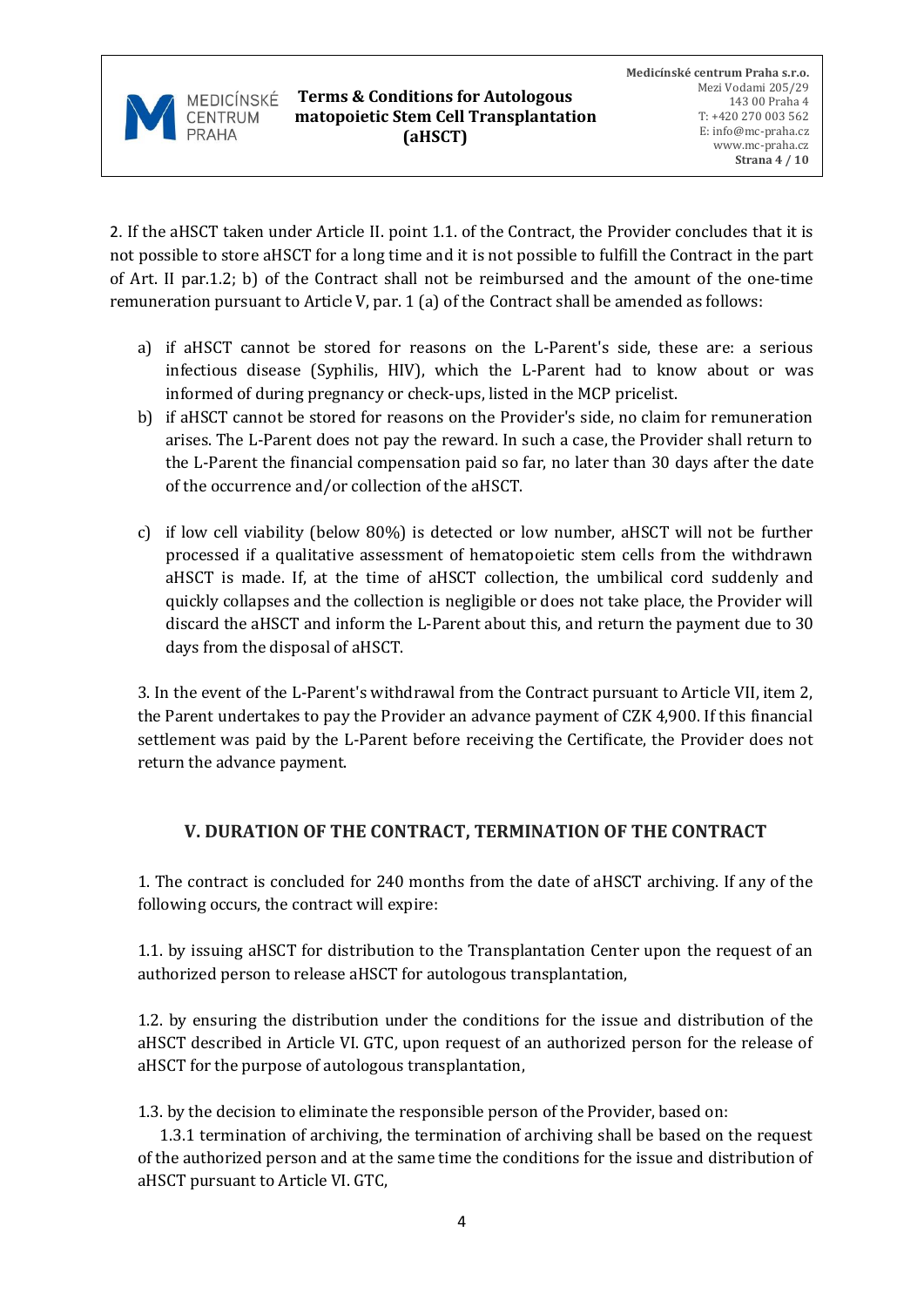

 1.3.2 termination of archiving at the request of the authorized person and subsequent communication of the authorized person or a person approved by, or a designated transplant center that is not interested in the distribution of aHSCT

 1.3.3 termination of archiving, if the subject of the Contract is frustrated from the professional point of view, i.e. aHSCT is not objectively suitable for autologous use,

1.3.4 the facts referred to in Article III (3) (3.2) of these GTC.

1.4. by the expiration of 20 years (240 months) from the date of Archiving of the aHSCT, unless the prolongation of storage pursuant to paragraph 2 of this GTC is agreed upon on the request of the authorized person,

1.5. termination of any of the Contracting Parties, the Contracting Parties agreeing to a period of notice of 3 months. The notice period begins on the first day of the month immediately following the month in which the notice was delivered to the other party.

2. If the aHSCT is not released for autologous transplantation within 240 months, the Contract will expire upon expiry of this period; however, it is possible, on the basis of an application by the authorized person stating the required time and after acceptance of this request by the Provider, to extend the duration of the Contract. The validity of this Contract is prolonged by the acceptance if the person entitled undertakes to pay, for an extended storage period, the contractual storage price according to the MCP pricelist valid at the time of the request for renewal and published on www.kmenovky.cz.

3. If termination of the Contract is authorized by the L-Parent or aHSCT Owner, the Parent or aHSCT Owner is obliged to pay the storage fee for the period of the notice period, if the notice period exceeds the 1st of January of the relevant calendar year; the calendar year in which the period of notice was given.

4. In the event that the Contract is not terminated by handing over for distribution or distributing the aHSCT to the respective Transplantation Center, but the Contract is otherwise terminated, the aHSCT will be discarded upon termination of the Contract.

5. In the event of the L-Parent's delay or their legal successor with payment of a fee or of storage longer than 3 months, the Provider is entitled for an immediate termination of the Contract. The contract expires on the day of delivery of the immediate notice to the other party, the L-Parent or the legal successor is obliged to pay the Provider all due obligations, incl. contractual penalties within 7 days from the date of delivery of the immediate notice. If the L-Parent fails to do so, the Provider shall be entitled to shred the aHSCT without further notice; this does not cease the Provider's entitlement to pay remuneration or for storage.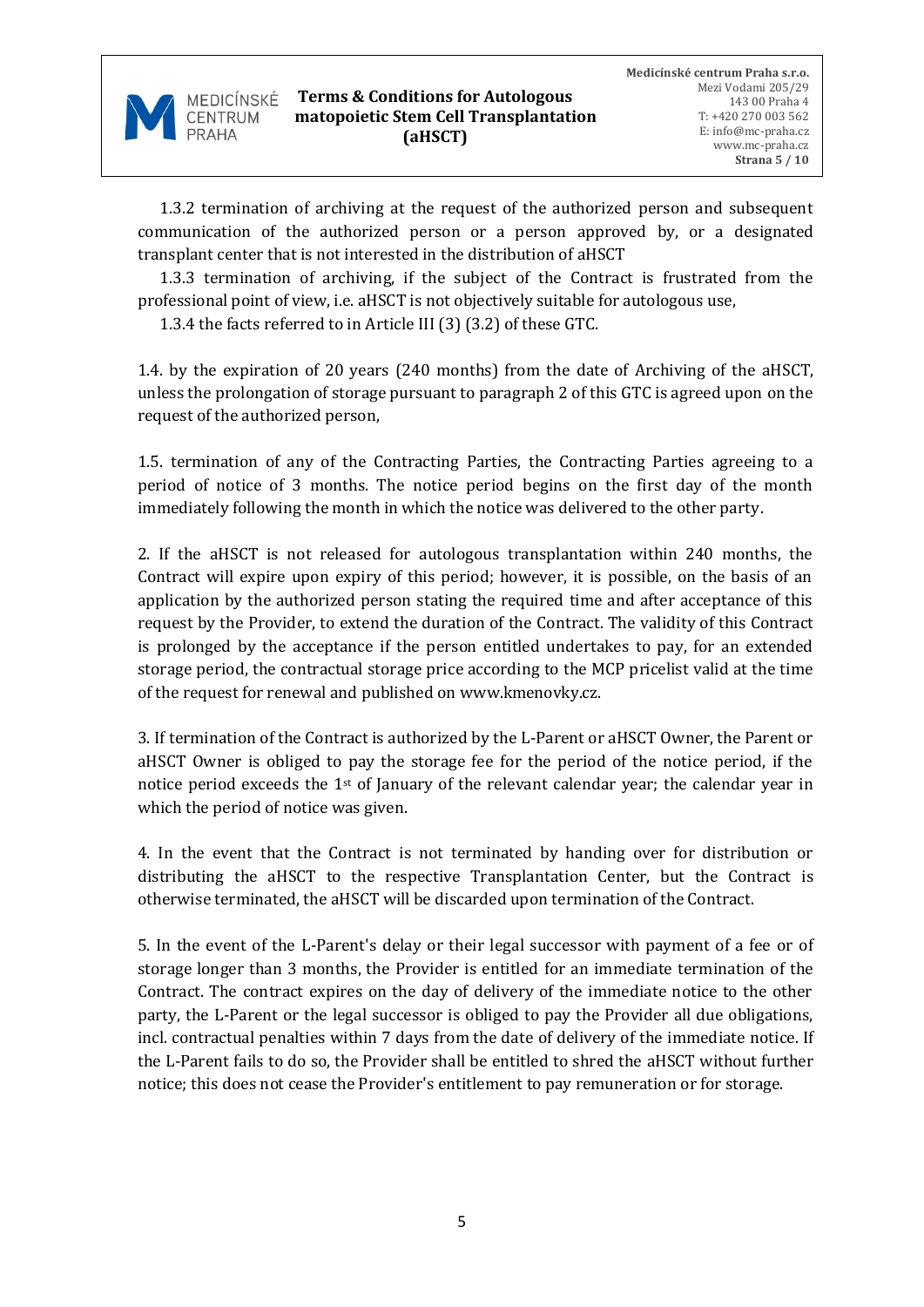

**Terms & Conditions for Autologous matopoietic Stem Cell Transplantation (aHSCT)**

### **VI. CONDITIONS AND DISTRIBUTION OF aHSCT**

1. The release of the aHSCT is done by the owner (Authorized person) of the aHSCT, or in case of minors the legal guardian. The responsible employee of the Provider shall assess whether the person mentioned in the application is an authorized person - the owner of the aHSCT stored sample provider. In the application, the person entitled will state: for what purpose the aHSCT is being requested, if they are aware of the requirements of the Transplant Center for the aHSCT, they will include these requirements: identify the transplantation center, department and physician - contact person for autologous transplantation. They may also authorize the Transplant Center to take all necessary steps to ensure the distribution of aHSCT from the MCP and the subsequent takeover of aHSCT for autologous use by the Transplantation Center.

2. Upon receipt of the request and verification of the Applicant's person according to the Provider's records, upon proving that the Applicant is the owner of aHSCT (or their legal representative), the Provider shall contact the Transplantation Center without delay through the contact person specified in the application.

3. In agreement with the Transplantation Center and the authorized person, the method of distribution of the aHSCT sample through the holder of the authorization of distribution activity in the area of Human Tissues and Cells granted to SÚKL shall be ensured as follows:

a) the authorized person entrusts the Provider by ensuring the distribution, which he/she will do through their contractual partner, whom is the holder of the distribution license issued by SÚKL,

b) the Authorized Person shall, either by themselves or through their chosen Transplantation Center, elect a Distributor according to the List of Holders of Distribution Authorizations in the Area of Human Tissues and Cells issued by SÚKL, of their choice.

4. The Provider declares and warrants, for the entire duration of the provision of umbilical cord blood storage services for autologous use, the enclosed a contract with a contractual partner who has the relevant license to distribute SÚKL pursuant to Act No. 296/2008 Coll. of Human Tissues and Cells intended for human use, (hereinafter referred to as the "contractual partner"), and is able through this contractual partner to ensure without delay the distribution of the aHSCT according to the requirements of the authorized person and the Transplant Center.

5. In the event that the Authorized Person decides to use the Provider to ensure distribution through the Provider's contractual partner, the Provider shall promptly ensure the release of the aHSCT and handover to the contractor for distribution.

6. The Provider shall ensure that the aHSCT is handled in accordance with the requirements of the Transplantation Center and the Human Tissues and Cells Act when issued and distributed. If appropriate, distribution of the aHSCT sample will be done in conjunction with and with the assistance of the Provider's staff.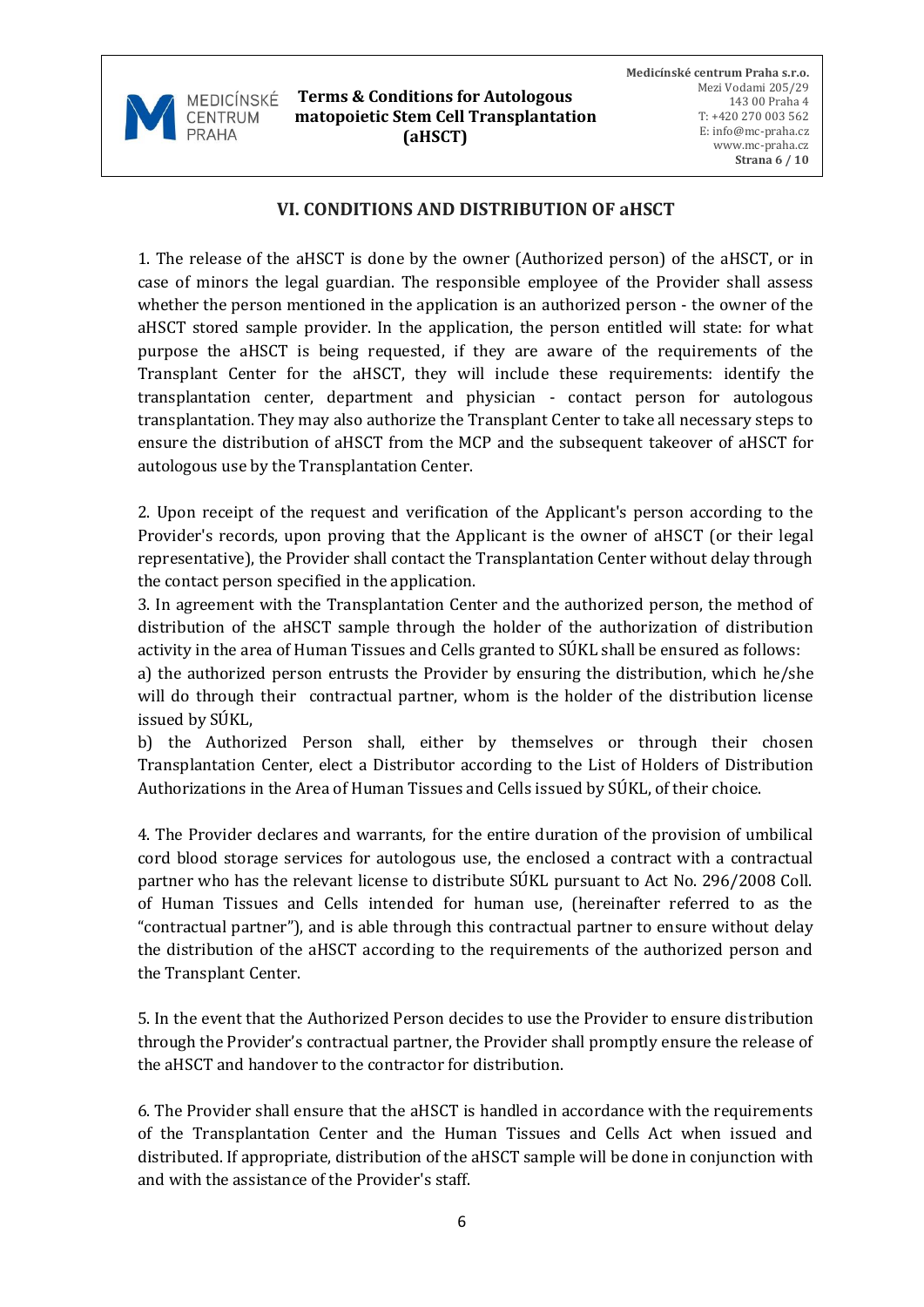

7. The Provider shall charge the distribution fee to the Beneficiary in the amount charged to the Distribution Services by the contractual partner (re-invoicing) if the Provider runs the distribution.

8. From receiving of the aHSCT by an authorized person and/or a person approved to do so, the Provider bears no responsibility for the condition and usability of the aHSCT if it was handled in violation of the GTC or Act No. 296/2008 Coll. human tissues and cells for human use.

9. From the date of issue of these GTC, Meditrans s.r .o. Prague 4, Vazovova 3/3228, Postal Code 143 00, IČ: 438 74 681, the amount of the contractual fee is governed by the terms of the contract for the provision of medical transport services - distribution of tissues and cells.

# **VII. IMPOSSIBILITY OF FULFILLMENT, WITHDRAWAL FROM THE CONTRACT**

1. The contracting parties agree that the contract shall terminate without any further due to the impossibility of achievement if the following facts occur:

1.1. the L-Parent shall not provide the necessary synergies before the planned labor term according to Article II, point 2, paragraph 2.1-2.3 of the contract,

1.2. birth occurs prematurely or outside the collection facility,

1.3 birth takes place in a medical facility that is not a contracting facility contractually agreed by the Provider,

1.4 if the Provider becomes aware before the commencement of delivery that the L-Parental or fetal health status does not allow fulfillment of this Contract.

1.5 if the delivery process does not allow the aHSCT to be taken by the attending physician.

The L-Parent is entitled, after receiving the aHSCT collection certificate, to withdraw from the Contract without giving a reason, in writing, within 10 days of receiving the Certificate. In such case, the Provider does not return the Parent's advance payment of 4,900 CZK.

Failure to provide services by the Provider, shall not be considered a delay and shall not give right to claim for damages, provided that the Provider was temporarily or permanently prevented from fulfilling its obligations under the Contract by an unforeseeable and unbeatable obstacle independent of its will. Such an obstacle is, in particular, a natural disaster, war, fire, explosion, labor dispute, etc. The affected party undertakes to inform the other party in writing immediately of the reasons and duration of such an obstacle.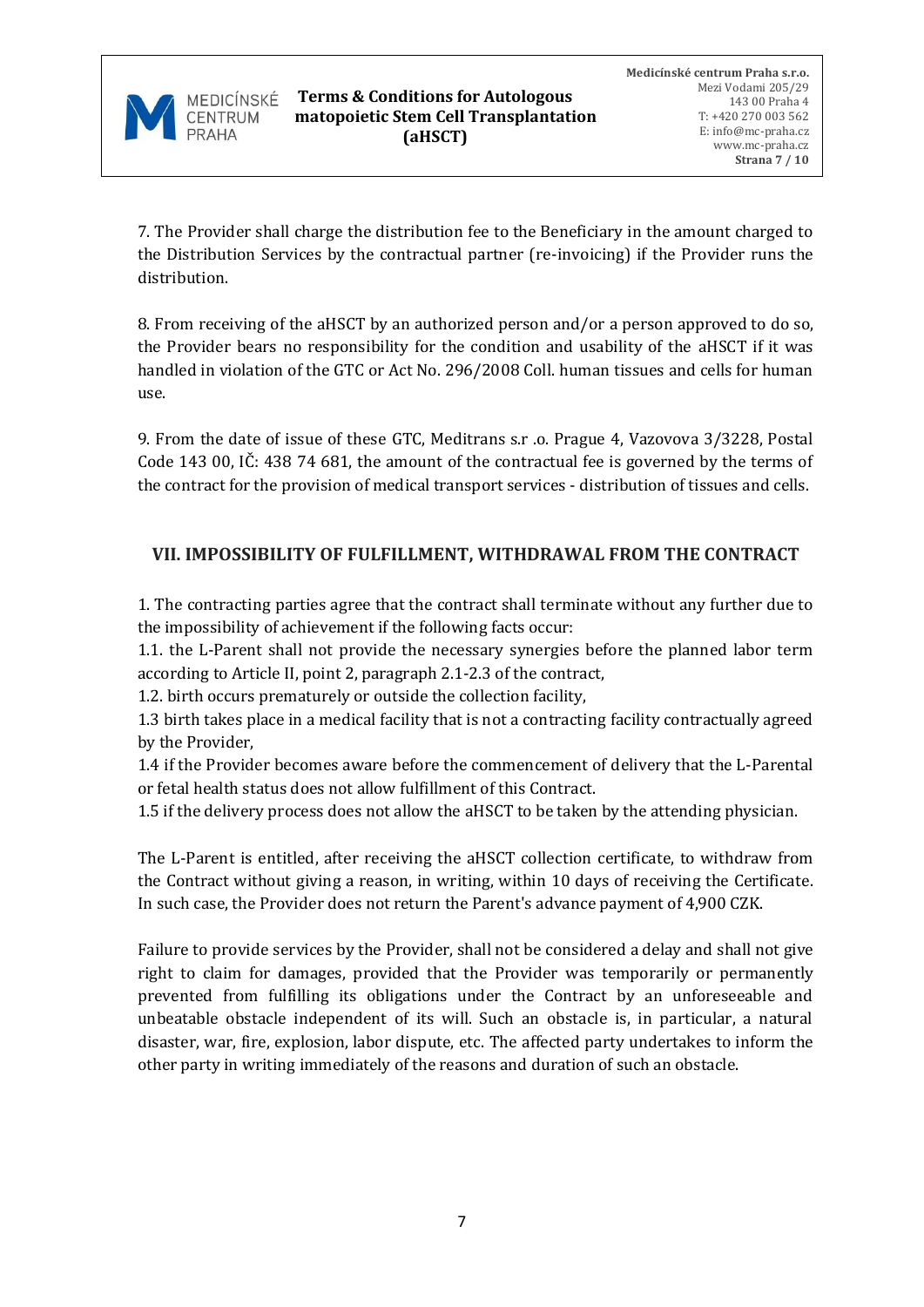

**Terms & Conditions for Autologous matopoietic Stem Cell Transplantation (aHSCT)**

## **VIII. PROTECTION OF PERSONAL DATA**

In accordance with Section Act No. 110/2019 Coll., On Personal Data Prcessing, as amended, we are obliged to inform you of the reason and extent to which personal data will be processed, who will process your personal data and how, and to whom your personal data may be disclosed. This information is given in Appendix no. 1 to these General Terms and Conditions (GTC).

## **IX. FINAL PROVISIONS**

1. By signing this Contract, the Provider expressly declares and warrants to the L-Parent that, in the event of termination of the Provider's activities, to operate a tissue establishment pursuant to Act no. No. 298/2008 Coll., on quality assurance and safety of human tissues and cells for human use and on amendments to certain related acts (Act on Human Tissues and Cells), as amended, ensures preservation of aHSCT samples and documentation, traceability and the availability of stored tissues and cells for the purpose of their use, in accordance with the listed Act on Human Tissues and Cells.

2. The contractual relationship shall be governed by the laws of the Czech Republic and any disputes arising out of or in relation to it shall be entitled to be heard and decided by the competent courts in the Czech Republic.

3. Any written communication between the Parties shall take the form of a registered letter or electronically to contacts communicated by the Parties during the term of the Contract. Interested parties undertake to notify the other party in writing of the change of address, residence or change of other contact details. The day of delivery of documents sent under the Contract or in connection with the Contract, unless another day of delivery is proven, is understood to be the last day of the period in which the document for the addressee has been deposited with the postal operator, even if the addressee did not know of the deposit.

These General Business Terms and Conditions come into effect on June 18th 2019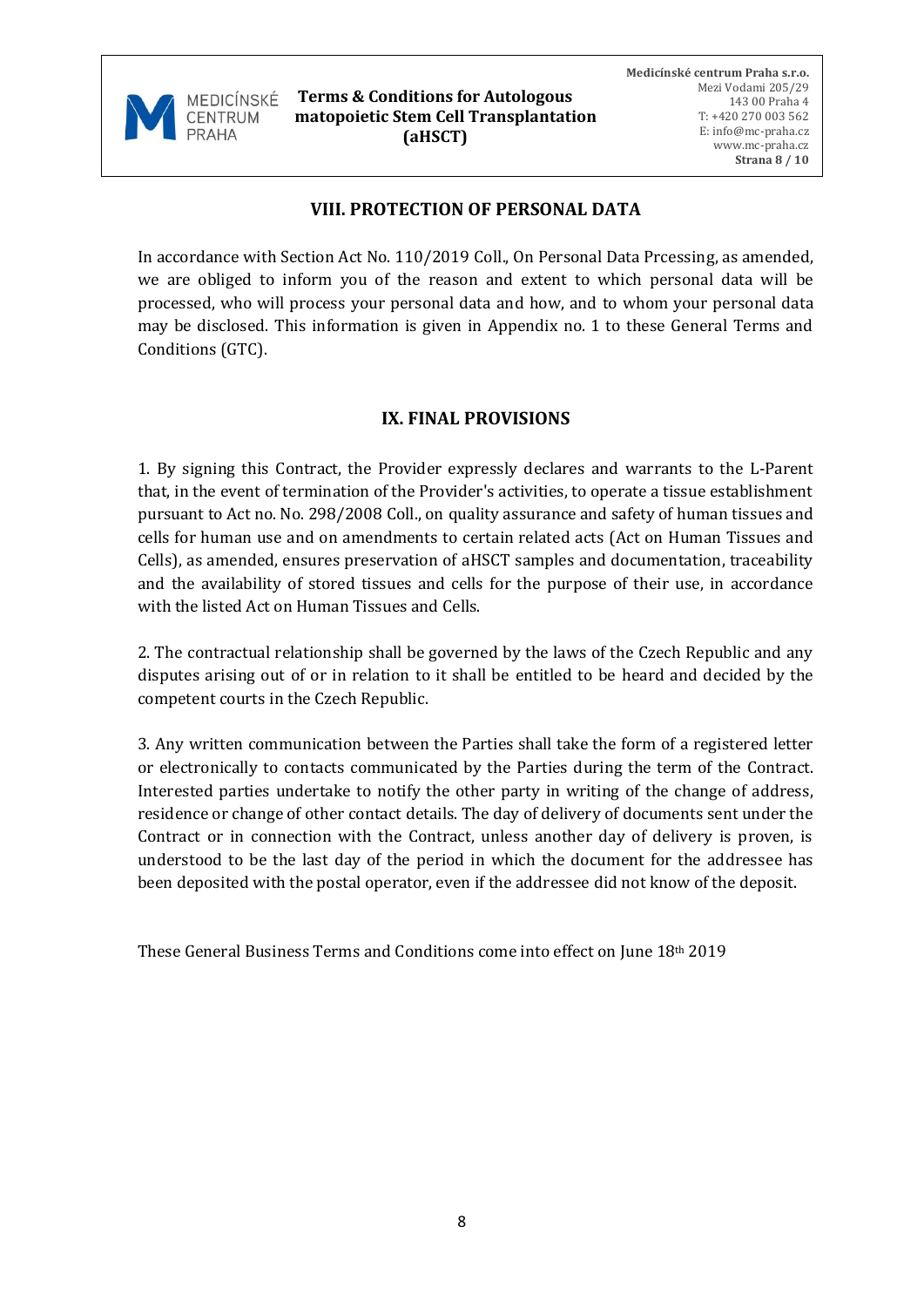

## **Appendix no. 1 of the General Business Terms and Conditions for Autologous Hematopoietic Stem Cell Transplantation (aHSCT)**

#### *Information on processing of personal data*

*In accordance with Regulation (EU) 2016/679 of the European Parliament and of the Council of 27 April 2016 on the protection of individuals with regard to the processing of personal data and on the free movement of such data and repealing Directive 95/46 / EC (General Regulation on the protection of personal data) and in accordance with Act No. 110/2019 Coll., on the Prcessing of Personal Data and Amendments to Certain Acts, as amended (hereinafter referred to as "GDPR"), we are obliged to inform you as the data subject (the "Client") about the way of processing your personal data at the Medical Center Prague (hereinafter referred to as the "Administrator").* 

The Administrator and the Client have concluded a Contract for the provision of aHSCT storage services. Within this legal relationship, the Provider will process the client's personal data in accordance with Act No. 110/2019 Coll., On Personal Data Processing, as amended.

#### *Actualisation of the contractual relationship:*

This processing is necessary for the performance of the Contract to which the Client is a party. The processing of personal data of the client is carried out on the basis of the legal authorization of Article 6, section 1, GDPR.

#### **Under this authority, the Administrator is not required to demand the Client's consent to the processing of personal data.**

#### *Privacy Manager:*

Medical Centre Prague, with its registered office at Mezi Vodami 205/29, 143 00 Praha 4, IČ: 25032119, registered in the Public Register kept by the Municipal Court in Prague, Section C, File 116020.

#### *Scope of processed personal data:*

- name and surname,
- year of birth
- delivery (billing) address
- email address,
- phone number.